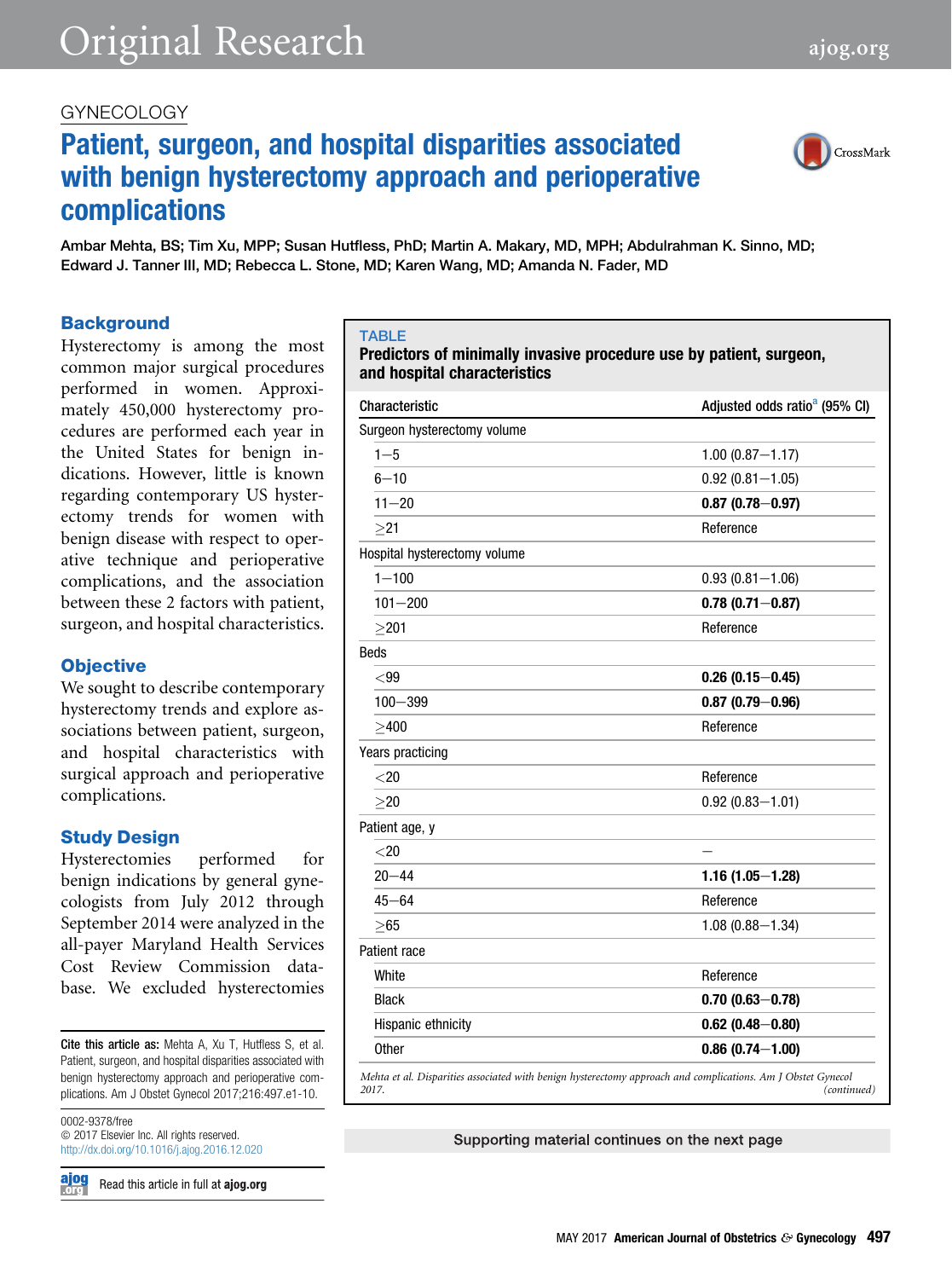#### <span id="page-1-0"></span>**TABLE**

#### Predictors of minimally invasive procedure use by patient, surgeon, and hospital characteristics (continued)

| Characteristic                                                                                                                                                                                                                                                            | Adjusted odds ratio <sup>a</sup> (95% CI) |
|---------------------------------------------------------------------------------------------------------------------------------------------------------------------------------------------------------------------------------------------------------------------------|-------------------------------------------|
| Payer, %                                                                                                                                                                                                                                                                  |                                           |
| Medicare                                                                                                                                                                                                                                                                  | $0.99(0.81 - 1.19)$                       |
| Medicaid                                                                                                                                                                                                                                                                  | $0.92(0.80 - 1.06)$                       |
| Self-pay                                                                                                                                                                                                                                                                  | $0.79(0.52 - 1.21)$                       |
| Commercial/private                                                                                                                                                                                                                                                        | Reference                                 |
| 0ther                                                                                                                                                                                                                                                                     | $1.02(0.78 - 1.32)$                       |
| Elixhauser score                                                                                                                                                                                                                                                          |                                           |
| $0 - 1$                                                                                                                                                                                                                                                                   | Reference                                 |
| $2 - 4$                                                                                                                                                                                                                                                                   | $0.92(0.84 - 1.00)$                       |
| >5                                                                                                                                                                                                                                                                        | $0.82(0.62 - 1.10)$                       |
| Fibroids                                                                                                                                                                                                                                                                  |                                           |
| Yes                                                                                                                                                                                                                                                                       | $0.75(0.68 - 0.83)$                       |
| <b>No</b>                                                                                                                                                                                                                                                                 | Reference                                 |
| Endometriosis                                                                                                                                                                                                                                                             |                                           |
| Yes                                                                                                                                                                                                                                                                       | 1.14 $(1.02 - 1.28)^b$                    |
| <b>No</b>                                                                                                                                                                                                                                                                 | Reference                                 |
| Abnormal menstruation bleeding                                                                                                                                                                                                                                            |                                           |
| Yes                                                                                                                                                                                                                                                                       | 1.15 $(1.05 - 1.27)^b$                    |
| <b>No</b>                                                                                                                                                                                                                                                                 | Reference                                 |
| Benign neoplasm or cyst                                                                                                                                                                                                                                                   |                                           |
| Yes                                                                                                                                                                                                                                                                       | $0.84~(0.74 - 0.94)^b$                    |
| <b>No</b>                                                                                                                                                                                                                                                                 | Reference                                 |
| Pelvic organ prolapse                                                                                                                                                                                                                                                     |                                           |
| Yes                                                                                                                                                                                                                                                                       | 2.07 $(1.82 - 2.34)^b$                    |
| No                                                                                                                                                                                                                                                                        | Reference                                 |
| CI, confidence interval.                                                                                                                                                                                                                                                  |                                           |
| a Multivariable regression adjusted for surgeon hysterectomy volume, hospital hysterectomy volume, hospital bed size, surgeon<br>practicing year, patient age, patient race, payer, Elixhauser score, and all 5 selected benign indications; <sup>b</sup> Odds ratios and |                                           |

95% confidence intervals represent significant values.

Mehta et al. Disparities associated with benign hysterectomy approach and complications. Am J Obstet Gynecol 2017.

performed by gynecologic oncologists, reproductive endocrinologists, and female pelvic medicine and reconstructive surgeons. We included both open hysterectomies and those performed by minimally invasive surgery, which included vaginal hysterectomies. Perioperative complications were defined using the Agency for Healthcare Research and Quality patient safety indicators.

Surgeon hysterectomy volume during the 2-year study period was analyzed (0-5 cases annually  $=$  very low,  $6-10 =$ low,  $11-20 =$  medium, and  $\geq$ 21 = high). We utilized logistic regression and negative binomial regression to identify patient, surgeon, and hospital characteristics associated with minimally invasive surgery utilization and perioperative complications, respectively.

#### **Results**

A total of 5660 hospitalizations were identified during the study period. Most patients (61.5%) had an open hysterectomy; 38.5% underwent a minimally invasive surgery procedure (25.1% robotic, 46.6% laparoscopic, 28.3% vaginal). Most surgeons  $(68.2\%)$  were very low- or low-volume surgeons. Factors associated with a lower likelihood of undergoing minimally invasive surgery included older patient age (reference 45-64 years; 20-44 years: adjusted odds ratio, 1.16; 95% confidence interval,  $1.05-1.28$ ), black race (reference white; adjusted odds ratio, 0.70; 95% confidence interval,  $(0.63 - 0.78)$ , Hispanic ethnicity (adjusted odds ratio, 0.62; 95% confidence interval,  $0.48-0.80$ ), smaller hospital (reference large; small: adjusted odds ratio, 0.26; 95% confidence interval,  $0.15-0.45$ ; medium: adjusted odds ratio, 0.87; 95% confidence interval,  $0.79-0.96$ ), medium hospital hysterectomy volume (reference  $\geq$ 200 hysterectomies; 100-200: adjusted odds ratio, 0.78; 95% confidence interval,  $0.71-0.87$ ), and medium vs high surgeon volume (reference high; medium: adjusted odds ratio, 0.87; 95% confidence interval, 0.78-0.97). Complications occurred in 25.8% of open and 8.2% of minimally invasive hysterectomies ( $P <$ .0001). Minimally invasive hysterectomy (adjusted odds ratio, 0.22; 95% confidence interval,  $0.17-0.27$ ) and large hysterectomy volume hospitals (reference 200 hysterectomies; 1-100: adjusted odds ratio, 2.26; 95% confidence interval,  $1.60 - 3.20$ ; 101-200: adjusted odds ratio, 1.63; 95% confidence interval,  $1.23-2.16$ ) were associated with fewer complications, while patient payer, including Medicare (reference private; adjusted odds ratio, 1.86; 95% confidence interval,  $1.33-2.61$ ),